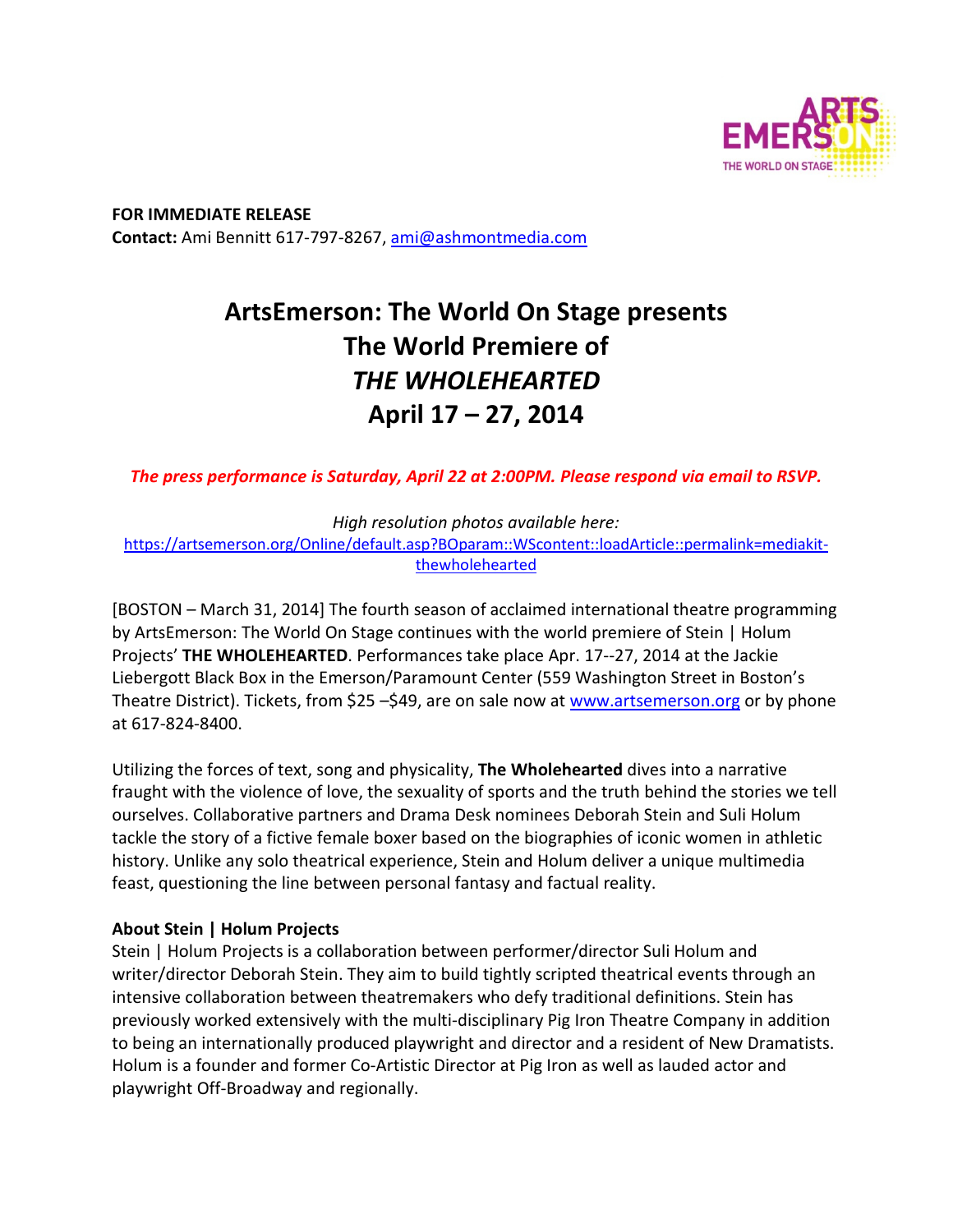## April 17‐27, 2014 **THE WHOLEHEARTED**  By Stein | Holum Projects Written and Directed by Deborah Stein Performed and Directed by Suli Holum

#### **Performances:**

Thursday, Apr. 17, 7:30PM Friday, Apr. 18, 8PM Saturday, Apr. 19, 2PM Saturday, Apr. 19, 8PM Sunday, Apr. 20, 2PM Tuesday, Apr. 22, 7:30PM Wednesday, Apr. 23, 7:30PM Thursday, Apr. 24, 7:30PM Friday, Apr. 25, 8PM Saturday, Apr. 26, 2PM Saturday, Apr. 26, 8PM Sunday, Apr. 27, 2PM

#### **About ArtsEmerson**

ArtsEmerson was established by Emerson College to program the beautifully restored 590‐seat Emerson/Paramount Center Mainstage; the versatile, intimate Jackie Liebergott Black Box Theatre ("The Jackie"), which can seat up to 150 people; the state‐of‐the‐art 170‐seat Bright Family Screening Room (all located within the Emerson/Paramount Center, a cornerstone in the revitalization of downtown Boston); and the beloved, historic 1,186‐seat Emerson/Cutler Majestic Theatre in the heart of the Theatre District, fully restored by Emerson in 2003. Under the leadership of Rob Orchard, ArtsEmerson gives Boston audiences a new level of cultural choice, bringing live professional American and international stage work to its four distinct venues as well as films and music. For more information, visit www.artsemerson.org.

### **About Emerson College**

Located in Boston, Massachusetts, opposite the historic Boston Common and in the heart of the city's Theatre District, Emerson College educates individuals who will solve problems and change the world through engaged leadership in communication and the arts, a mission informed by liberal learning. The College has 3,660 undergraduates and 829 graduate students from across the United States and 50 countries. Supported by state-of-the-art facilities and a renowned faculty, students participate in more than 80 student organizations and performance groups. Emerson is known for its study and internship programs in Los Angeles, Washington, D.C., the Netherlands, London, China, and the Czech Republic. A new permanent facility on Sunset Boulevard is being constructed for its L.A.‐based program, estimated to be completed by January 2014. For more information, visit www.emerson.edu.